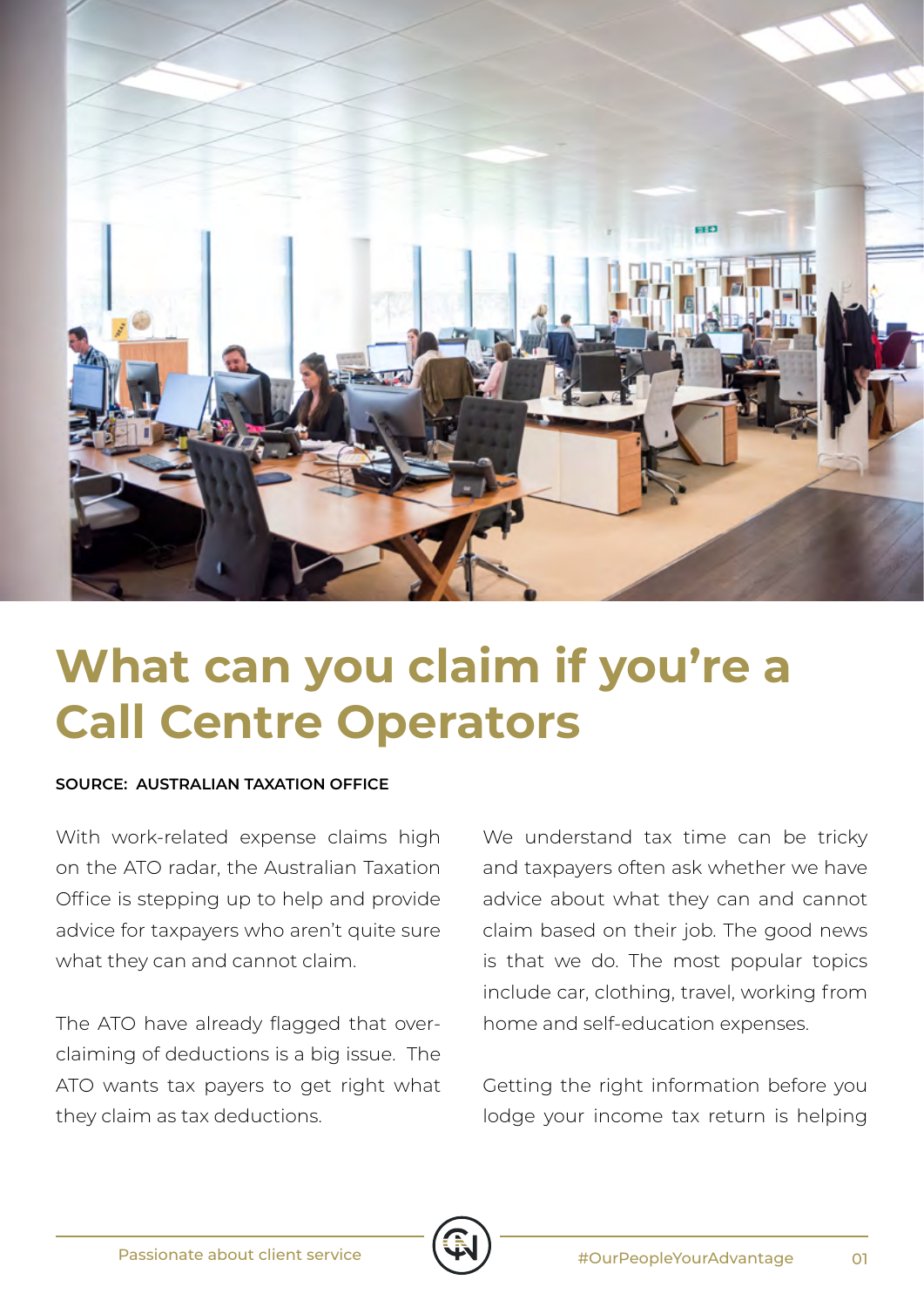our clients to get their claims right and avoid issues later on.

We want every person to have the information they need to know whether they can make a claim, to get it right, and know what records they need to keep. Understanding what you can and cannot claim will help ensure that your income tax return is processed quickly and any refund is paid as soon as possible. Most people want to lodge their income tax return with the right information and helping people to do that in the first place is the most efficient way to operate.

## **What you can and can't claim**

Each occupation has specific circumstances which affect what can and cannot be claimed. Here are some snippets from some ATO occupation guides. Remember, regardless of the occupation you are in, you can only claim the work-related part of expenses, and you must meet the three golden rules:

- You must have spent the money yourself and not been reimbursed;
- The claim must be directly related to earning your income; and
- You need a record to prove it.

## **Call Centre Operators employees: work-related expenses**

Common deductions include the following:

- You can claim the cost of using a car you own when you drive:
	- between separate jobs on the same day – for example, travelling from your job in a call centre to your second job as a waiter
	- to and from an alternate workplace for the same employer on the same day – for example, travelling from your office to the company training centre. If you claim car expenses, you can use the logbook method or the cents per kilometre method. If you use the logbook method, you need to keep a valid logbook to determine the percentage of work-related use of your car along with evidence of your car expenses. If you use the cents per kilometre method, you need to be able to show how you calculated your work-related kilometres and be able to show that those kilometres were work related. You can claim parking fees and tolls only when the above conditions are met
- You can claim the work-related portion of running expenses for your home office when you work from home, including: